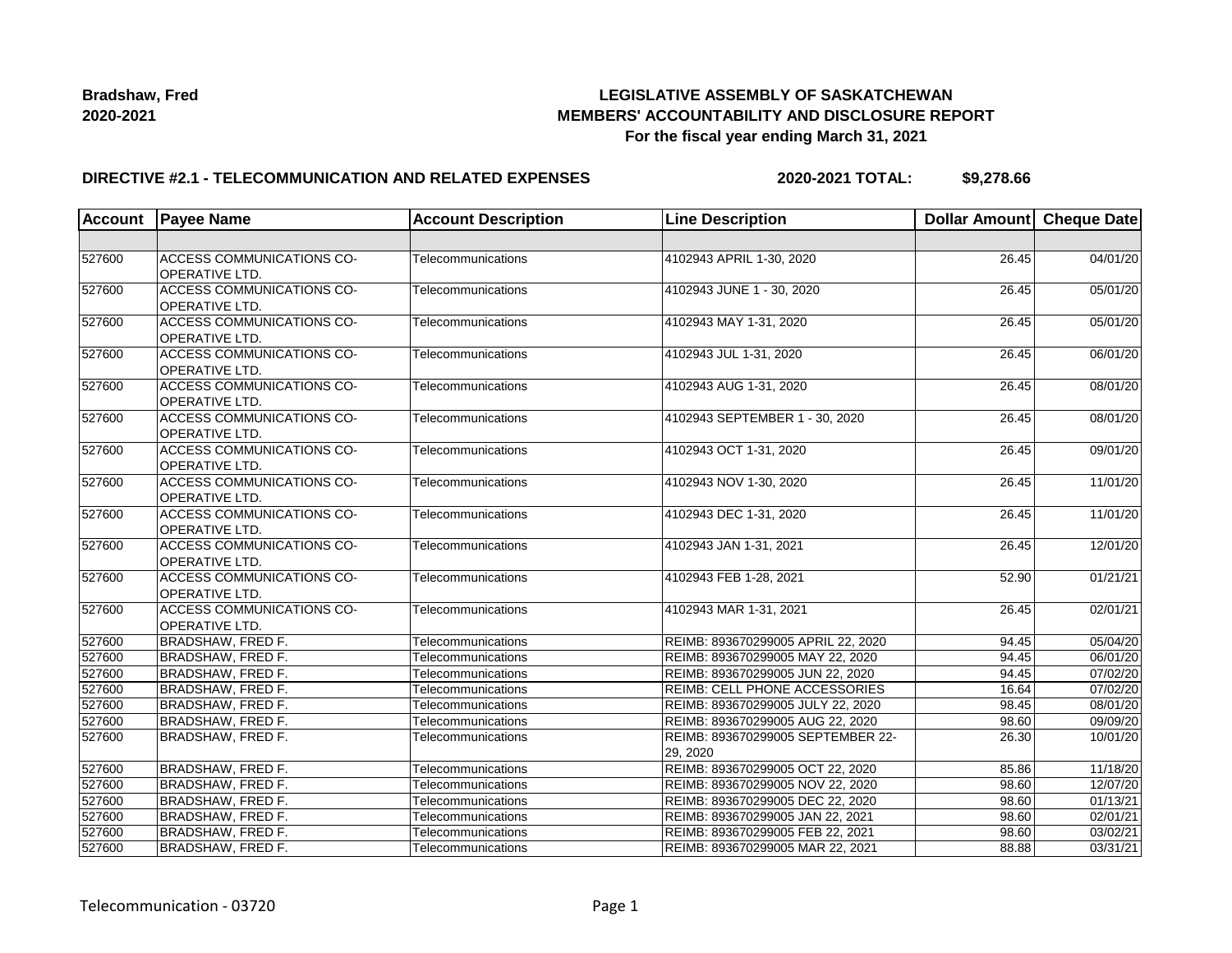## **LEGISLATIVE ASSEMBLY OF SASKATCHEWAN MEMBERS' ACCOUNTABILITY AND DISCLOSURE REPORT For the fiscal year ending March 31, 2021**

## **DIRECTIVE #2.1 - TELECOMMUNICATION AND RELATED EXPENSES**

**2020-2021 TOTAL: \$9,278.66**

| <b>Account</b> | <b>Payee Name</b> | <b>Account Description</b> | <b>Line Description</b>              | Dollar Amount Cheque Date |                       |
|----------------|-------------------|----------------------------|--------------------------------------|---------------------------|-----------------------|
|                |                   |                            |                                      |                           |                       |
| 527600         | SASKTEL           | Telecommunications         | 214136188006 MAR 29, 2020            | 94.71                     | 04/01/20              |
| 527600         | <b>SASKTEL</b>    | Telecommunications         | 893030699009 APR 16, 2020            | 351.86                    | 05/01/20              |
| 527600         | <b>SASKTEL</b>    | Telecommunications         | 214136188006 APRIL 29, 2020          | 90.40                     | 05/01/20              |
| 527600         | <b>SASKTEL</b>    | Telecommunications         | 214136188006 MAY 29, 2020            | 90.40                     | 06/01/20              |
| 527600         | <b>SASKTEL</b>    | Telecommunications         | 893030699009 MAY 16, 2020            | 346.10                    | 06/01/20              |
| 527600         | <b>SASKTEL</b>    | Telecommunications         | 893030699009 JUNE 16, 2020           | 333.87                    | 07/01/20              |
| 527600         | <b>SASKTEL</b>    | Telecommunications         | 893030699009 JUL 16, 2020            | 333.06                    | 08/01/20              |
| 527600         | <b>SASKTEL</b>    | Telecommunications         | 214136188006 JULY 29, 2020           | 104.00                    | 08/01/20              |
| 527600         | SASKTEL           | Telecommunications         | 214136188006 JUN 29, 2020            | 156.72                    | 08/01/20              |
| 527600         | <b>SASKTEL</b>    | Telecommunications         | <b>RTV-FREDERICK BRADSHAW-MOBILE</b> | $-45.20$                  | 09/01/20              |
|                |                   |                            | <b>DEVICE USAGE</b>                  |                           |                       |
| 527600         | <b>SASKTEL</b>    | Telecommunications         | <b>RTV-FREDERICK BRADSHAW-MOBILE</b> | 45.20                     | 09/01/20              |
|                |                   |                            | <b>DEVICE USAGE</b>                  |                           |                       |
| 527600         | SASKTEL           | Telecommunications         | 893030699009 AUG 16, 2020            | 339.22                    | 09/01/20              |
| 527600         | <b>SASKTEL</b>    | Telecommunications         | 214136188006 SEPTEMBER 29, 2020      | 113.57                    | 10/01/20              |
| 527600         | <b>SASKTEL</b>    | Telecommunications         | <b>RTV-FREDERICK BRADSHAW-MOBILE</b> | $-45.20$                  | 10/01/20              |
|                |                   |                            | <b>DEVICE USAGE</b>                  |                           |                       |
| 527600         | <b>SASKTEL</b>    | Telecommunications         | 893030699009 SEPTEMBER 16, 2020      | 338.59                    | 10/01/20              |
| 527600         | <b>SASKTEL</b>    | Telecommunications         | 893030699009 OCT 16, 2020            | 348.57                    | 11/01/20              |
| 527600         | <b>SASKTEL</b>    | Telecommunications         | 214136188006 OCT 29, 2020            | 96.43                     | 11/01/20              |
| 527600         | SASKTEL           | Telecommunications         | 214136188006 AUG 29, 2020            | 201.15                    | 11/01/20              |
| 527600         | <b>SASKTEL</b>    | Telecommunications         | 893030699009 NOVEMBER 16, 2020       | 352.69                    | 12/01/20              |
| 527600         | <b>SASKTEL</b>    | Telecommunications         | 214136188006 NOV 29, 2020            | 113.34                    | 12/01/20              |
| 527600         | <b>SASKTEL</b>    | Telecommunications         | 893030699009 DECEMBER 16,2020        | 347.53                    | 01/01/21              |
| 527600         | <b>SASKTEL</b>    | Telecommunications         | 214136188006 DEC 29, 2020            | 97.94                     | 01/01/21              |
| 527600         | <b>SASKTEL</b>    | Telecommunications         | 214136188006 JAN 29, 2021            | 93.80                     | 02/01/21              |
| 527600         | SASKTEL           | Telecommunications         | 893030699009 JAN 16, 2021            | 351.74                    | 02/01/21              |
| 527600         | <b>SASKTEL</b>    | Telecommunications         | 893030699009 FEB 16, 2021            | 349.41                    | $\overline{03/0}1/21$ |
| 527600         | <b>SASKTEL</b>    | Telecommunications         | 214136188006 FEB 28, 2021            | 159.73                    | 03/01/21              |
| 527600         | <b>SASKTEL</b>    | Telecommunications         | 893030699009 MAR 16, 2021            | 349.40                    | 03/16/21              |
| 527600         | <b>SASKTEL</b>    | Telecommunications         | <b>RTV - FREDERICK BRADSHAW -</b>    | $-80.50$                  | 03/30/21              |
|                |                   |                            | PERSONAL USE                         |                           |                       |
| 530500         | <b>SASKTEL</b>    | Media Placement            | 893030699009 JUNE 16, 2020           | 201.15                    | 07/01/20              |
| 530600         | <b>SASKTEL</b>    | Placement - Tender Ads     | 893030699009 APR 16, 2020            | 201.15                    | 05/01/20              |
| 530600         | <b>SASKTEL</b>    | Placement - Tender Ads     | 893030699009 MAY 16, 2020            | 201.15                    | 06/01/20              |
| 530600         | <b>SASKTEL</b>    | Placement - Tender Ads     | 893030699009 JUL 16, 2020            | 201.15                    | 08/01/20              |
| 530600         | <b>SASKTEL</b>    | Placement - Tender Ads     | 893030699009 AUG 16, 2020            | 201.15                    | 09/01/20              |
| 530600         | <b>SASKTEL</b>    | Placement - Tender Ads     | 893030699009 SEPTEMBER 16, 2020      | 201.15                    | 10/01/20              |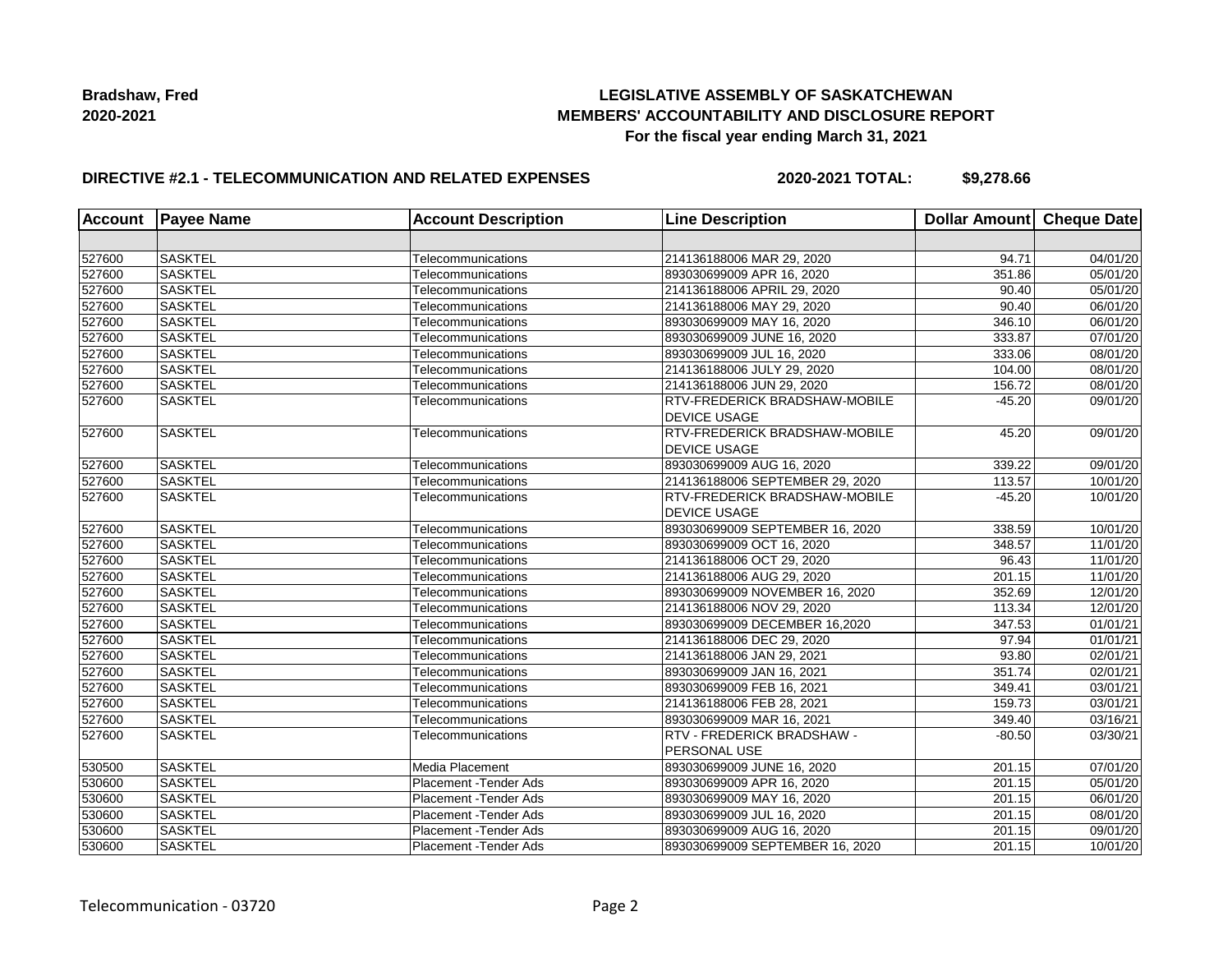## **LEGISLATIVE ASSEMBLY OF SASKATCHEWAN MEMBERS' ACCOUNTABILITY AND DISCLOSURE REPORT For the fiscal year ending March 31, 2021**

# **DIRECTIVE #2.1 - TELECOMMUNICATION AND RELATED EXPENSES**

**2020-2021 TOTAL: \$9,278.66**

|        | Account Payee Name | <b>Account Description</b> | <b>ILine Description</b>       | <b>Dollar Amountl Cheque Date</b> |          |
|--------|--------------------|----------------------------|--------------------------------|-----------------------------------|----------|
|        |                    |                            |                                |                                   |          |
| 530600 | <b>ISASKTEL</b>    | Placement -Tender Ads      | 893030699009 OCT 16, 2020      | 201.15                            | 11/01/20 |
| 530600 | <b>SASKTEL</b>     | Placement - Tender Ads     | 893030699009 NOVEMBER 16, 2020 | 201.15                            | 12/01/20 |
| 530600 | <b>SASKTEL</b>     | Placement - Tender Ads     | 893030699009 DECEMBER 16.2020  | 201.15                            | 01/01/21 |
| 530600 | <b>SASKTEL</b>     | Placement - Tender Ads     | 893030699009 JAN 16, 2021      | 201.15                            | 02/01/21 |
| 530600 | <b>ISASKTEL</b>    | Placement - Tender Ads     | 893030699009 FEB 16, 2021      | 201.15                            | 03/01/21 |
| 530600 | <b>ISASKTEL</b>    | Placement - Tender Ads     | 893030699009 MAR 16, 2021      | 201.15                            | 03/16/21 |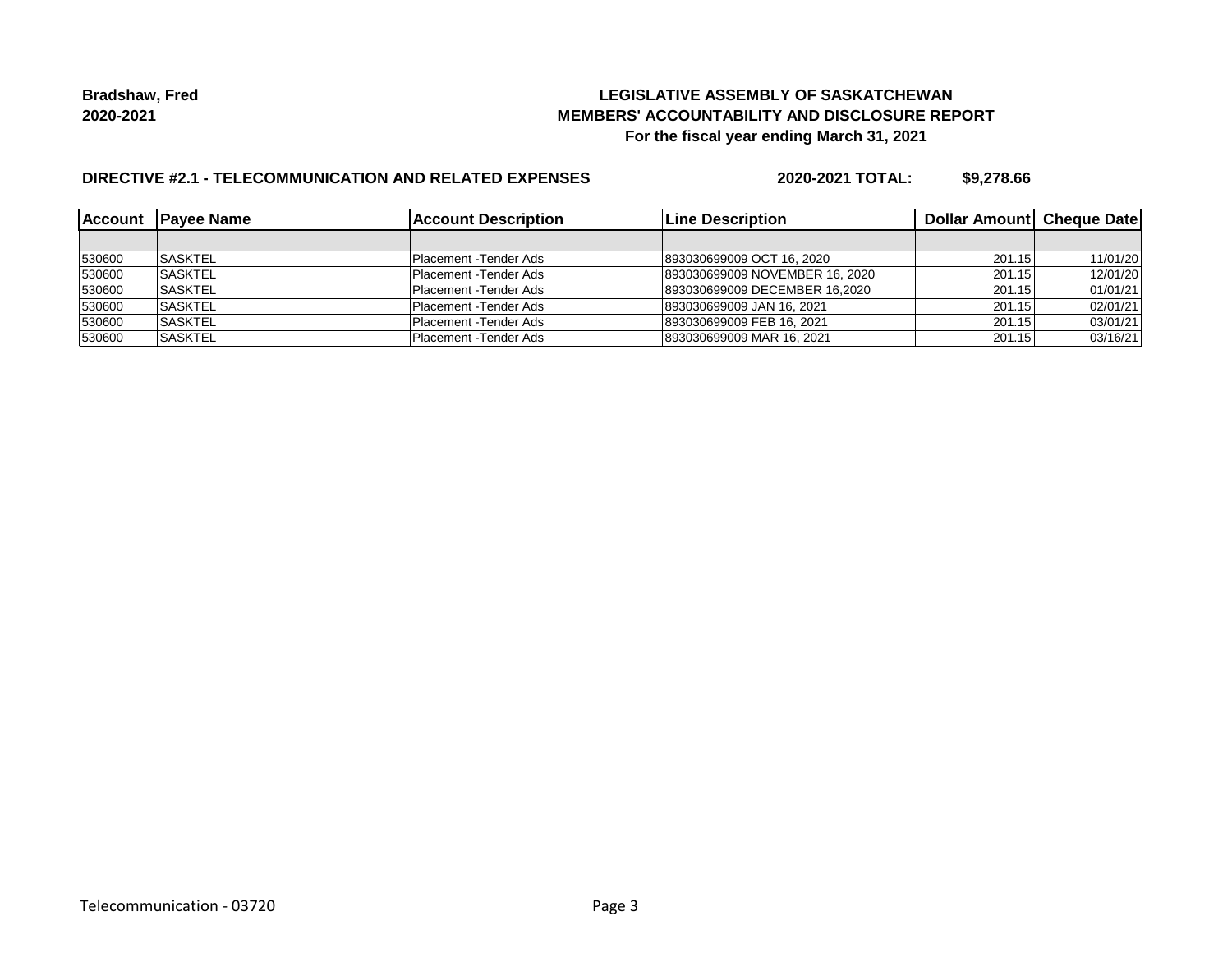# **LEGISLATIVE ASSEMBLY OF SASKATCHEWAN MEMBERS' ACCOUNTABILITY AND DISCLOSURE REPORT For the fiscal year ending March 31, 2021**

### **DIRECTIVE #3.1 - MLA TRAVEL AND LIVING EXPENSES**

**2020-2021 TOTAL: \$19,921.44**

| <b>Account</b> | <b>Payee Name</b>        | <b>Account Description</b>  | <b>Line Description</b>                            | Dollar Amount Cheque Date |          |
|----------------|--------------------------|-----------------------------|----------------------------------------------------|---------------------------|----------|
|                |                          |                             |                                                    |                           |          |
| 541900         | <b>BRADSHAW, FRED F.</b> | Elected Rep - Travel        | APRIL 2020 MLA REGINA<br><b>ACCOMMODATION</b>      | 377.96                    | 05/04/20 |
| 541900         | BRADSHAW, FRED F.        | Elected Rep - Travel        | MAY 2020 MLA REGINA<br><b>ACCOMMODATION</b>        | 351.76                    | 06/01/20 |
| 541900         | BRADSHAW, FRED F.        | Elected Rep - Travel        | MLA TRAVEL MAY 4-28, 2020                          | 385.90                    | 06/15/20 |
| 541900         | BRADSHAW, FRED F.        | <b>Elected Rep - Travel</b> | JUNE 2020 MLA REGINA<br><b>ACCOMMODATION</b>       | 389.04                    | 07/02/20 |
| 541900         | <b>BRADSHAW, FRED F.</b> | Elected Rep - Travel        | MLA TRAVEL JUN 3-26, 2020                          | 2,157.30                  | 07/02/20 |
| 541900         | <b>BRADSHAW, FRED F.</b> | Elected Rep - Travel        | MLA TRAVEL JUN 28-30, 2020                         | 365.25                    | 07/02/20 |
| 541900         | <b>BRADSHAW, FRED F.</b> | <b>Elected Rep - Travel</b> | MLA TRAVEL JULY 2 - 17, 2020                       | 646.35                    | 08/12/20 |
| 541900         | <b>BRADSHAW, FRED F.</b> | Elected Rep - Travel        | JULY 2020 MLA REGINA<br><b>ACCOMMODATIONS</b>      | 2,144.73                  | 08/12/20 |
| 541900         | BRADSHAW, FRED F.        | Elected Rep - Travel        | AUG 2020 MLA REGINA<br><b>ACCOMMODATION</b>        | 459.91                    | 09/08/20 |
| 541900         | <b>BRADSHAW, FRED F.</b> | <b>Elected Rep - Travel</b> | MLA TRAVEL AUG 10-25, 2020                         | 1,178.40                  | 09/08/20 |
| 541900         | BRADSHAW, FRED F.        | Elected Rep - Travel        | SEPTEMBER 2020 MLA REGINA<br><b>ACCOMMODATIONS</b> |                           | 10/15/20 |
| 541900         | <b>BRADSHAW, FRED F.</b> | Elected Rep - Travel        | MLA TRAVEL SEPTEMBER 2 - 23, 2020                  | 1,053.25                  | 10/15/20 |
| 541900         | <b>BRADSHAW, FRED F.</b> | Elected Rep - Travel        | MLA TRAVEL OCT 28-30, 2020                         | 684.40                    | 11/18/20 |
| 541900         | <b>BRADSHAW, FRED F.</b> | Elected Rep - Travel        | OCT 2020 MLA REGINA<br><b>ACCOMMODATION</b>        | 412.43                    | 11/18/20 |
| 541900         | <b>BRADSHAW, FRED F.</b> | Elected Rep - Travel        | MLA TRAVEL NOV 3-30, 2020                          | 1,820.70                  | 12/07/20 |
| 541900         | BRADSHAW, FRED F.        | Elected Rep - Travel        | NOV 2020 MLA REGINA<br>ACCOMMODATION               | 399.81                    | 12/07/20 |
| 541900         | <b>BRADSHAW, FRED F.</b> | Elected Rep - Travel        | MLA TRAVEL DEC 1-16, 2020                          | 1,949.30                  | 01/13/21 |
| 541900         | BRADSHAW, FRED F.        | <b>Elected Rep - Travel</b> | DEC 2020 MLA REGINA<br><b>ACCOMMODATION</b>        | 410.89                    | 01/13/21 |
| 541900         | <b>BRADSHAW, FRED F.</b> | Elected Rep - Travel        | JAN 2021 MLA REGINA<br><b>ACCOMMODATION</b>        | 407.15                    | 02/01/21 |
| 541900         | BRADSHAW, FRED F.        | <b>Elected Rep - Travel</b> | MLA TRAVEL JAN 4-21, 2021                          | 372.50                    | 02/01/21 |
| 541900         | <b>BRADSHAW, FRED F.</b> | Elected Rep - Travel        | MLA TRAVEL FEB 5-16, 2021                          | 232.65                    | 03/02/21 |
| 541900         | <b>BRADSHAW, FRED F.</b> | Elected Rep - Travel        | FEB 2021 MLA REGINA<br><b>ACCOMMODATION</b>        | 386.25                    | 03/02/21 |
| 541900         | BRADSHAW, FRED F.        | <b>Elected Rep - Travel</b> | MLA TRAVEL MAR 5-30, 2021                          | 169.30                    | 03/31/21 |
| 541900         | BRADSHAW, FRED F.        | Elected Rep - Travel        | MAR 2021 MLA REGINA<br><b>ACCOMMODATIONS</b>       | 2,749.37                  | 03/31/21 |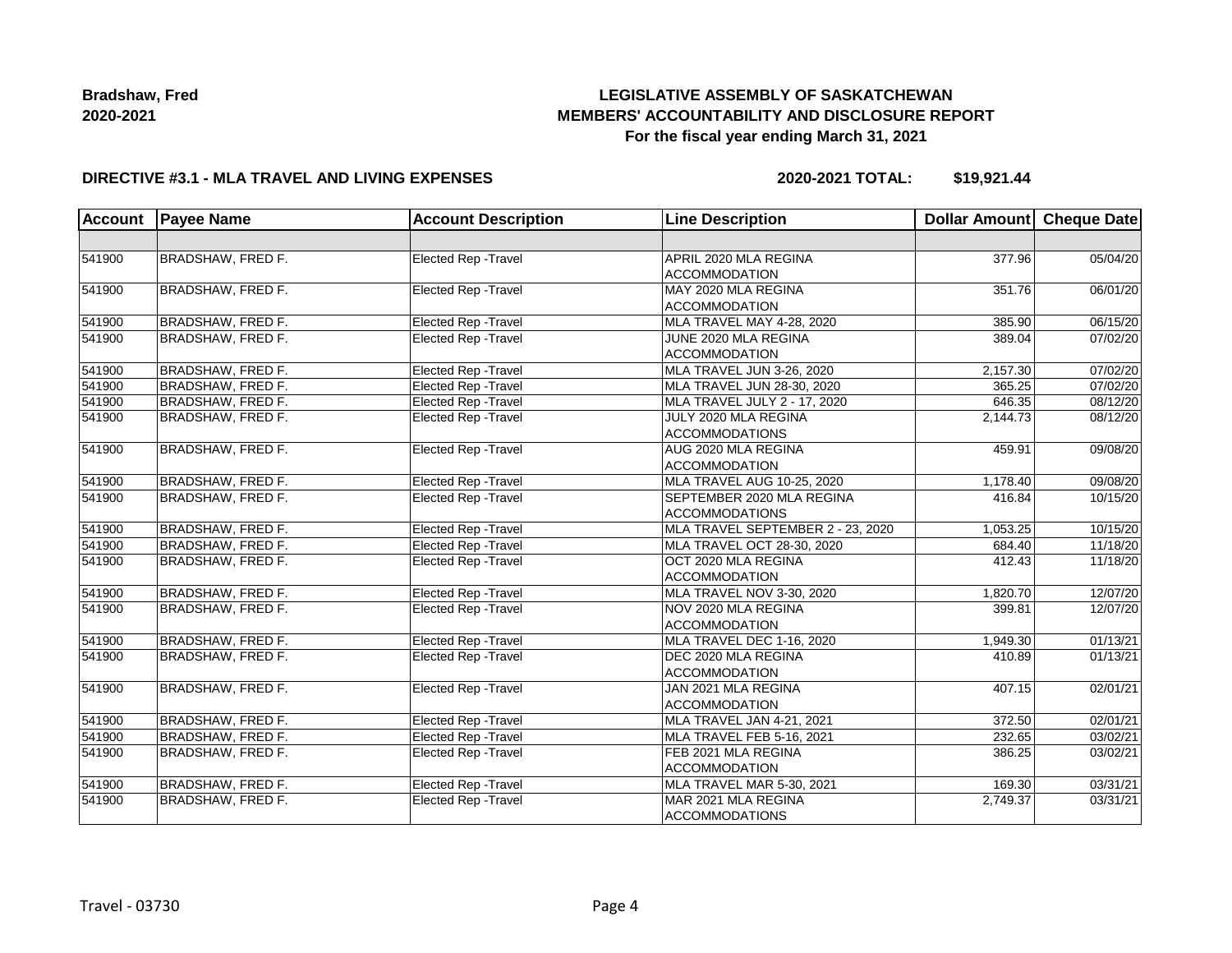## **LEGISLATIVE ASSEMBLY OF SASKATCHEWAN MEMBERS' ACCOUNTABILITY AND DISCLOSURE REPORT For the fiscal year ending March 31, 2021**

### **DIRECTIVE #4.1 - CONSTITUENCY SERVICE EXPENSES**

| Account | <b>Payee Name</b>          | <b>Account Description</b>                | <b>Line Description</b>      | <b>Dollar Amount</b> | <b>Cheque Date</b> |
|---------|----------------------------|-------------------------------------------|------------------------------|----------------------|--------------------|
|         |                            |                                           |                              |                      |                    |
| 522000  | HUDSON BAY, TOWN OF        | Rent of Ground, Buildings and Other Space | APRIL 2020 MLA OFFICE RENT   | 93.22                | 05/01/20           |
| 522000  | HUDSON BAY, TOWN OF        | Rent of Ground, Buildings and Other Space | MAY 2020 MLA OFFICE RENT     | 93.22                | 05/04/20           |
| 522000  | HUDSON BAY, TOWN OF        | Rent of Ground, Buildings and Other Space | JUNE 2020 MLA OFFICE RENT    | 93.22                | 06/01/20           |
| 522000  | HUDSON BAY, TOWN OF        | Rent of Ground, Buildings and Other Space | JULY 2020 MLA OFFICE RENT    | 93.22                | 08/01/20           |
| 522000  | HUDSON BAY, TOWN OF        | Rent of Ground, Buildings and Other Space | AUGUST 220 MLA OFFICE RENT   | 93.22                | 08/01/20           |
| 522000  | HUDSON BAY, TOWN OF        | Rent of Ground, Buildings and Other Space | SEPT 2020 MLA OFFICE RENT    | 93.22                | 09/02/20           |
| 522000  | <b>HUDSON BAY, TOWN OF</b> | Rent of Ground, Buildings and Other Space | OCTOBER 2020 MLA OFFICE RENT | 93.22                | 10/01/20           |
| 522000  | HUDSON BAY, TOWN OF        | Rent of Ground, Buildings and Other Space | NOV 2020 MLA OFFICE RENT     | 93.22                | 11/01/20           |
| 522000  | HUDSON BAY, TOWN OF        | Rent of Ground, Buildings and Other Space | DEC 2020 MLA OFFICE RENT     | 93.22                | 12/01/20           |
| 522000  | HUDSON BAY, TOWN OF        | Rent of Ground, Buildings and Other Space | JAN 2021 MLA OFFICE RENT     | 94.15                | 01/01/21           |
| 522000  | HUDSON BAY, TOWN OF        | Rent of Ground, Buildings and Other Space | FEB 2021 MLA OFFICE RENT     | 94.15                | 02/01/21           |
| 522000  | HUDSON BAY, TOWN OF        | Rent of Ground, Buildings and Other Space | MAR 2021 MLA OFFICE RENT     | 94.15                | 03/01/21           |
| 522000  | <b>STEWART, MELINDA</b>    | Rent of Ground, Buildings and Other Space | APRIL 2020 MLA OFFICE RENT   | 900.00               | 04/01/20           |
| 522000  | <b>STEWART, MELINDA</b>    | Rent of Ground, Buildings and Other Space | MAY 2020 MLA OFFICE RENT     | 900.00               | 04/25/20           |
| 522000  | <b>STEWART, MELINDA</b>    | Rent of Ground, Buildings and Other Space | JUNE 2020 MLA OFFICE RENT    | 900.00               | 05/15/20           |
| 522000  | <b>STEWART, MELINDA</b>    | Rent of Ground, Buildings and Other Space | JULY 2020 MLA OFFICE RENT    | 900.00               | 06/07/20           |
| 522000  | <b>STEWART, MELINDA</b>    | Rent of Ground, Buildings and Other Space | AUG 2020 MLA OFFICE RENT     | 900.00               | 07/07/20           |
| 522000  | <b>STEWART, MELINDA</b>    | Rent of Ground, Buildings and Other Space | SEPT 2020 MLA OFFICE RENT    | 900.00               | 08/14/20           |
| 522000  | STEWART, MELINDA           | Rent of Ground, Buildings and Other Space | OCT 2020 MLA OFFICE RENT     | 900.00               | 09/11/20           |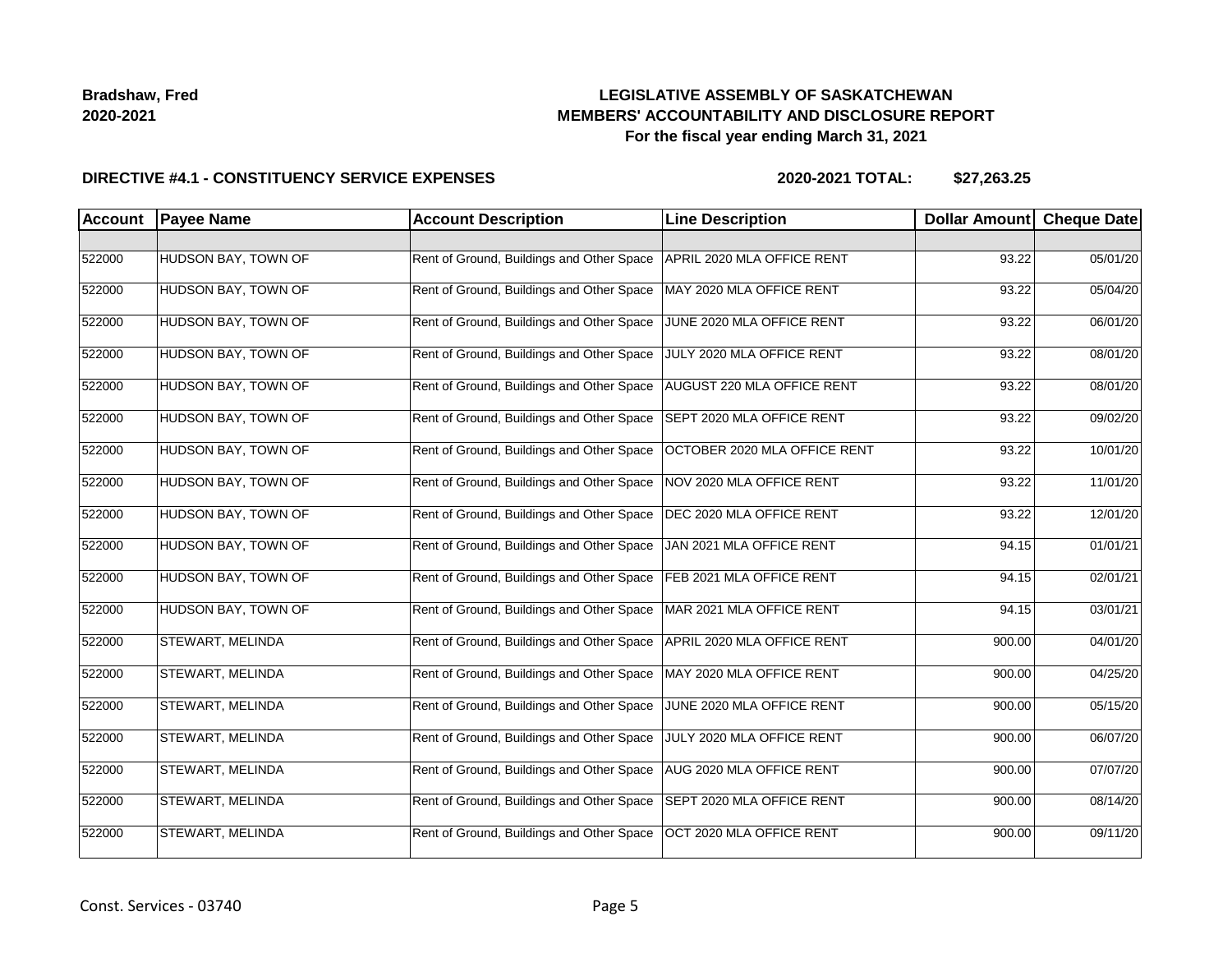## **LEGISLATIVE ASSEMBLY OF SASKATCHEWAN MEMBERS' ACCOUNTABILITY AND DISCLOSURE REPORT For the fiscal year ending March 31, 2021**

### **DIRECTIVE #4.1 - CONSTITUENCY SERVICE EXPENSES**

| <b>Account</b> | <b>Payee Name</b>                                             | <b>Account Description</b>                | <b>Line Description</b>        | Dollar Amount      | <b>Cheque Date</b> |
|----------------|---------------------------------------------------------------|-------------------------------------------|--------------------------------|--------------------|--------------------|
|                |                                                               |                                           |                                |                    |                    |
| 522000         | <b>STEWART, MELINDA</b>                                       | Rent of Ground, Buildings and Other Space | NOV 2020 MLA OFFICE RENT       | 900.00             | 10/07/20           |
| 522000         | <b>STEWART, MELINDA</b>                                       | Rent of Ground, Buildings and Other Space | DEC 2020 MLA OFFICE RENT       | 900.00             | 11/12/20           |
| 522000         | <b>STEWART, MELINDA</b>                                       | Rent of Ground, Buildings and Other Space | JAN 2021 MLA OFFICE RENT       | 900.00             | 01/01/21           |
| 522000         | <b>STEWART, MELINDA</b>                                       | Rent of Ground, Buildings and Other Space | FEB 2021 MLA OFFICE RENT       | 900.00             | 01/12/21           |
| 522000         | <b>STEWART, MELINDA</b>                                       | Rent of Ground, Buildings and Other Space | MAR 2021 MLA OFFICE RENT       | 900.00             | 02/08/21           |
| 522200         | MINISTER OF FINANCE-MINISTRY OF<br>SASKBUILDS AND PROCUREMENT | Rent of Photocopiers                      | PHOTOCOPIER SERVICE FEES 20/21 | 100.00             | 01/01/21           |
| 522200         | <b>TOSHIBA TEC CANADA BUSINESS</b><br>SOLUTIONS INC           | Rent of Photocopiers                      | <b>COPIER CHARGES</b>          | 74.70              | 04/01/20           |
| 522200         | TOSHIBA TEC CANADA BUSINESS<br><b>SOLUTIONS INC</b>           | Rent of Photocopiers                      | <b>COPIER CHARGES</b>          | 74.70              | 05/01/20           |
| 522200         | TOSHIBA TEC CANADA BUSINESS<br>SOLUTIONS INC                  | Rent of Photocopiers                      | <b>COPIER CHARGES</b>          | 0.86               | 05/01/20           |
| 522200         | <b>TOSHIBA TEC CANADA BUSINESS</b><br>SOLUTIONS INC           | Rent of Photocopiers                      | <b>COPIER CHARGES</b>          | $\overline{75.01}$ | 06/01/20           |
| 522200         | <b>TOSHIBA TEC CANADA BUSINESS</b><br><b>SOLUTIONS INC</b>    | Rent of Photocopiers                      | <b>COPIER CHARGES</b>          | 0.78               | 08/01/20           |
| 522200         | TOSHIBA TEC CANADA BUSINESS<br>SOLUTIONS INC                  | <b>Rent of Photocopiers</b>               | <b>COPIER CHARGES</b>          | 74.70              | 08/13/20           |
| 522200         | TOSHIBA TEC CANADA BUSINESS<br><b>SOLUTIONS INC</b>           | Rent of Photocopiers                      | <b>COPIER CHARGES</b>          | 75.01              | 10/01/20           |
| 522200         | TOSHIBA TEC CANADA BUSINESS<br><b>SOLUTIONS INC</b>           | Rent of Photocopiers                      | <b>COPEIR CHARGES</b>          | 75.58              | 11/01/20           |
| 522200         | TOSHIBA TEC CANADA BUSINESS<br><b>SOLUTIONS INC</b>           | Rent of Photocopiers                      | <b>COPIER CHARGES</b>          | 74.70              | 11/01/20           |
| 522200         | TOSHIBA TEC CANADA BUSINESS<br><b>SOLUTIONS INC</b>           | <b>Rent of Photocopiers</b>               | <b>COPIER CHARGES</b>          | 76.26              | 12/01/20           |
| 522200         | TOSHIBA TEC CANADA BUSINESS<br><b>SOLUTIONS INC</b>           | <b>Rent of Photocopiers</b>               | <b>COPIER CHARGES</b>          | 75.28              | 01/01/21           |
| 522200         | TOSHIBA TEC CANADA BUSINESS<br><b>SOLUTIONS INC</b>           | Rent of Photocopiers                      | <b>COPIER CHARGES</b>          | 75.41              | 02/01/21           |
| 522200         | TOSHIBA TEC CANADA BUSINESS<br><b>SOLUTIONS INC</b>           | <b>Rent of Photocopiers</b>               | <b>COPIER CHARGES</b>          | 75.06              | 03/01/21           |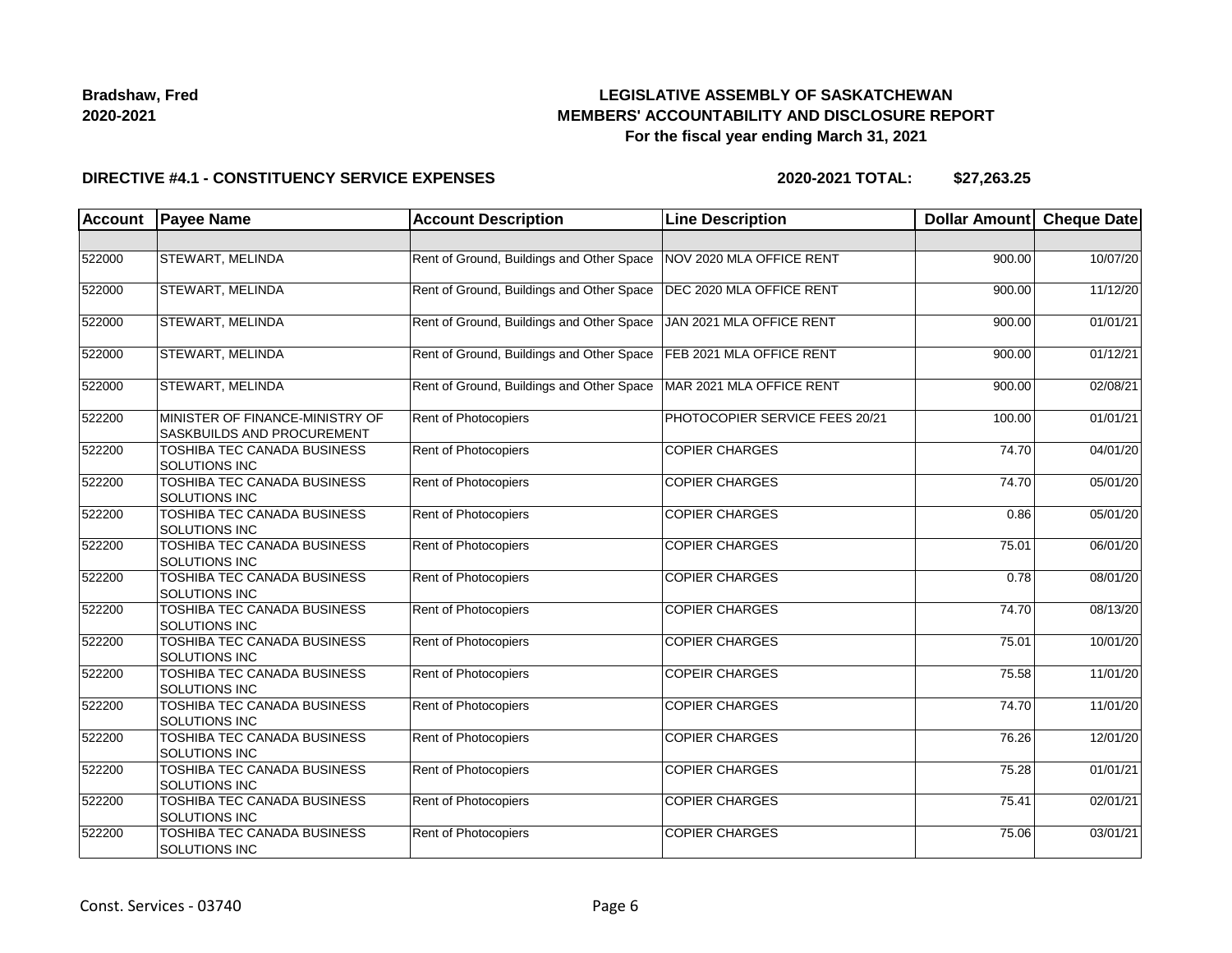## **LEGISLATIVE ASSEMBLY OF SASKATCHEWAN MEMBERS' ACCOUNTABILITY AND DISCLOSURE REPORT For the fiscal year ending March 31, 2021**

### **DIRECTIVE #4.1 - CONSTITUENCY SERVICE EXPENSES**

| <b>Account</b> | <b>Payee Name</b>                                     | <b>Account Description</b>           | <b>Line Description</b>                           | <b>Dollar Amount</b> | Cheque Date           |
|----------------|-------------------------------------------------------|--------------------------------------|---------------------------------------------------|----------------------|-----------------------|
|                |                                                       |                                      |                                                   |                      |                       |
| 522500         | CARROT RIVER AGENCIES LTD.                            | <b>Insurance Premiums</b>            | OFFICE INSURANCE C70058536-4                      | 584.06               | 12/01/20              |
| 525000         | BRADSHAW, FRED F.                                     | Postal, Courier, Freight and Related | REIMB: COMPUTER/POSTAGE/OFFICE<br><b>SUPPLIES</b> | 96.60                | 11/18/20              |
| 530300         | MARU GROUP CANADA INC.                                | Primary Research/Focus group         | AD HOC RESEARCH                                   | 661.11               | 06/01/20              |
| 530300         | MARU GROUP CANADA INC.                                | Primary Research/Focus group         | <b>AD HOC RESEARCH</b>                            | 661.11               | 10/01/20              |
| 530300         | MARU GROUP CANADA INC.                                | Primary Research/Focus group         | AD HOC RESEARCH                                   | 632.97               | 03/01/21              |
| 530300         | MARU GROUP CANADA INC.                                | Primary Research/Focus group         | <b>AD HOC RESEARCH</b>                            | 632.97               | $\overline{03}/01/21$ |
| 530500         | <b>BROADCASTING STATION CFMQ-FM</b>                   | Media Placement                      | ADVERTISING                                       | 100.00               | 05/01/20              |
| 530500         | <b>BROADCASTING STATION CFMQ-FM</b>                   | Media Placement                      | <b>ADVERTISING</b>                                | 100.00               | 06/01/20              |
| 530500         | <b>BROADCASTING STATION CFMQ-FM</b>                   | Media Placement                      | ADVERTISING                                       | 100.00               | 08/01/20              |
| 530500         | <b>BROADCASTING STATION CFMQ-FM</b>                   | Media Placement                      | <b>ADVERTISING</b>                                | 100.00               | 08/01/20              |
| 530500         | <b>BROADCASTING STATION CFMQ-FM</b>                   | Media Placement                      | ADVERTISING                                       | 40.00                | 11/01/20              |
| 530500         | <b>BROADCASTING STATION CFMQ-FM</b>                   | Media Placement                      | <b>ADVERTISING</b>                                | 100.00               | 11/01/20              |
| 530500         | <b>BROADCASTING STATION CFMQ-FM</b>                   | Media Placement                      | <b>ADVERTISING</b>                                | 100.00               | 11/01/20              |
| 530500         | <b>BROADCASTING STATION CFMQ-FM</b>                   | Media Placement                      | <b>ADVERTISING</b>                                | 100.00               | 12/01/20              |
| 530500         | <b>BROADCASTING STATION CFMQ-FM</b>                   | Media Placement                      | ADVERTISING GST EXEMPT                            | 235.00               | 01/01/21              |
| 530500         | <b>BROADCASTING STATION CFMQ-FM</b>                   | Media Placement                      | <b>ADVERTISING</b>                                | 100.00               | 02/01/21              |
| 530500         | <b>BROADCASTING STATION CFMQ-FM</b>                   | Media Placement                      | <b>ADVERTISING</b>                                | 100.00               | $\overline{03}/01/21$ |
| 530500         | <b>BROADCASTING STATION CJNE- FM</b>                  | Media Placement                      | <b>ADVERTISING</b>                                | 420.00               | 08/01/20              |
| 530500         | <b>BROADCASTING STATION CJVR FM</b><br><b>COUNTRY</b> | Media Placement                      | ADVERTISING                                       | 270.00               | 05/01/20              |
| 530500         | <b>BROADCASTING STATION CJVR FM</b><br><b>COUNTRY</b> | Media Placement                      | ADVERTISING                                       | 405.00               | 05/01/20              |
| 530500         | JIM PATTISON BROADCAST GROUP                          | Media Placement                      | <b>ADVERTISING</b>                                | 288.50               | 04/01/20              |
| 530500         | JIM PATTISON BROADCAST GROUP                          | Media Placement                      | <b>ADVERTISING</b>                                | 230.80               | 05/01/20              |
| 530500         | JIM PATTISON BROADCAST GROUP                          | Media Placement                      | <b>ADVERTISING</b>                                | 288.50               | 06/02/20              |
| 530500         | JIM PATTISON BROADCAST GROUP                          | Media Placement                      | <b>ADVERTISING</b>                                | 230.80               | $\overline{07/0}1/20$ |
| 530500         | JIM PATTISON BROADCAST GROUP                          | Media Placement                      | ADVERTISING                                       | 230.80               | 08/01/20              |
| 530500         | JIM PATTISON BROADCAST GROUP                          | Media Placement                      | ADVERTISING                                       | 288.50               | 09/01/20              |
| 530500         | JIM PATTISON BROADCAST GROUP                          | Media Placement                      | <b>ADVERTISING</b>                                | 115.40               | 10/01/20              |
| 530500         | JIM PATTISON BROADCAST GROUP                          | Media Placement                      | ADVERTISING                                       | 57.70                | 01/01/21              |
| 530500         | JIM PATTISON BROADCAST GROUP                          | Media Placement                      | ADVERTISING                                       | 173.10               | 01/01/21              |
| 530500         | JIM PATTISON BROADCAST GROUP                          | Media Placement                      | <b>ADVERTISING</b>                                | 230.80               | 02/01/21              |
| 530500         | JIM PATTISON BROADCAST GROUP                          | Media Placement                      | ADVERTISING                                       | 230.80               | 03/01/21              |
| 530500         | <b>JUNCTION REVIEW</b>                                | Media Placement                      | <b>ADVERTISING</b>                                | 52.64                | 04/01/20              |
| 530500         | <b>JUNCTION REVIEW</b>                                | Media Placement                      | <b>ADVERTISING</b>                                | 64.00                | 04/01/20              |
| 530500         | <b>JUNCTION REVIEW</b>                                | Media Placement                      | <b>ADVERTISING</b>                                | 200.95               | 05/01/20              |
| 530500         | <b>JUNCTION REVIEW</b>                                | Media Placement                      | ADVERTISING                                       | 64.00                | 06/01/20              |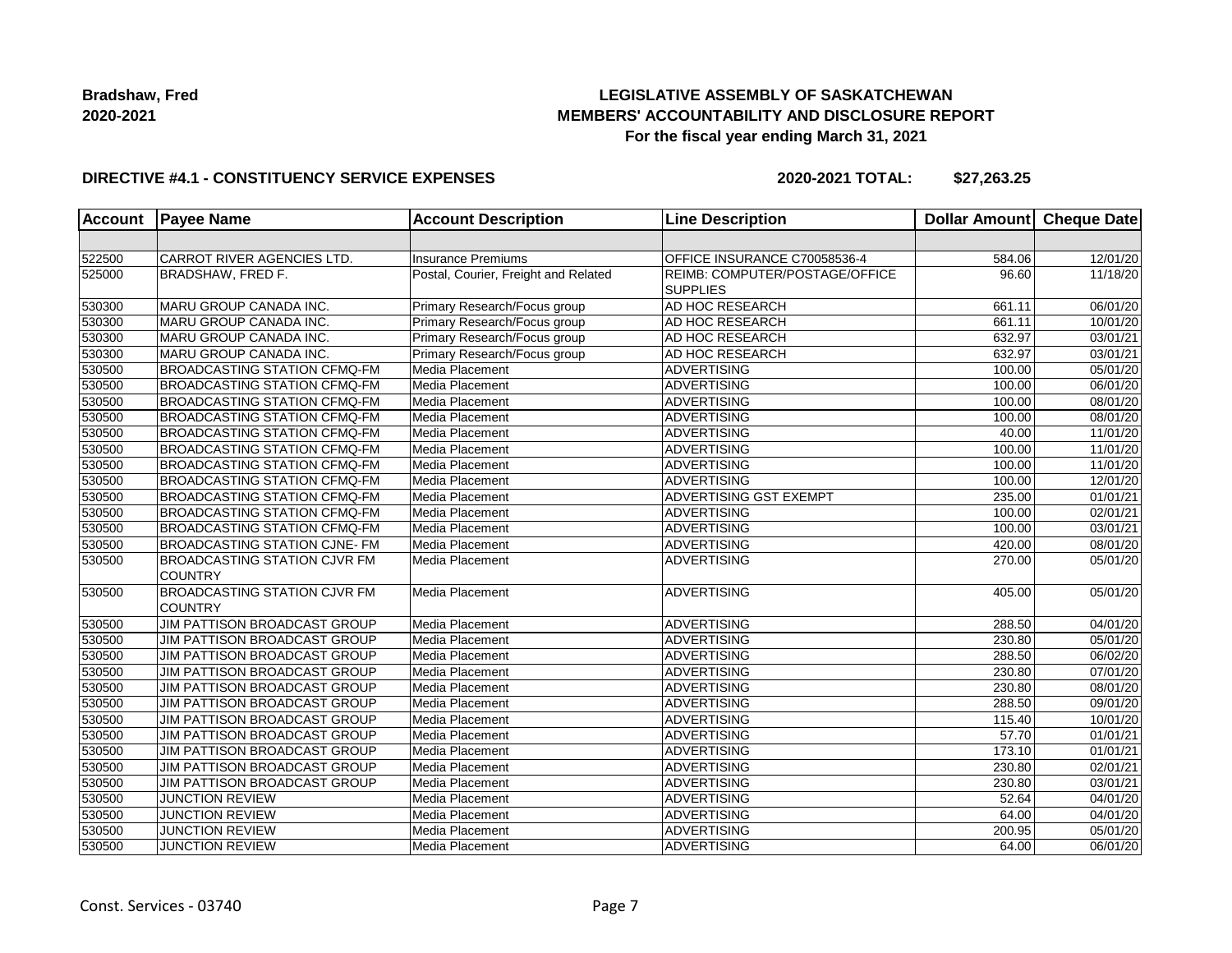## **LEGISLATIVE ASSEMBLY OF SASKATCHEWAN MEMBERS' ACCOUNTABILITY AND DISCLOSURE REPORT For the fiscal year ending March 31, 2021**

### **DIRECTIVE #4.1 - CONSTITUENCY SERVICE EXPENSES**

| <b>Account</b> | <b>Payee Name</b>                  | <b>Account Description</b> | <b>Line Description</b> | <b>Dollar Amount</b> | <b>Cheque Date</b>    |
|----------------|------------------------------------|----------------------------|-------------------------|----------------------|-----------------------|
|                |                                    |                            |                         |                      |                       |
| 530500         | <b>JUNCTION REVIEW</b>             | Media Placement            | <b>ADVERTISING</b>      | 64.00                | 07/01/20              |
| 530500         | <b>JUNCTION REVIEW</b>             | Media Placement            | <b>ADVERTISING</b>      | 80.00                | 08/01/20              |
| 530500         | <b>JUNCTION REVIEW</b>             | Media Placement            | <b>ADVERTISING</b>      | 80.00                | 08/01/20              |
| 530500         | <b>JUNCTION REVIEW</b>             | Media Placement            | <b>ADVERTISING</b>      | 64.00                | $\overline{09}/01/20$ |
| 530500         | <b>JUNCTION REVIEW</b>             | Media Placement            | <b>ADVERTISING</b>      | 111.03               | 09/01/20              |
| 530500         | <b>JUNCTION REVIEW</b>             | Media Placement            | <b>ADVERTISING</b>      | 250.00               | 09/01/20              |
| 530500         | <b>JUNCTION REVIEW</b>             | Media Placement            | <b>ADVERTISING</b>      | 25.00                | 10/01/20              |
| 530500         | <b>JUNCTION REVIEW</b>             | Media Placement            | <b>ADVERTISING</b>      | 32.00                | 10/01/20              |
| 530500         | <b>JUNCTION REVIEW</b>             | Media Placement            | <b>ADVERTISING</b>      | 42.30                | 11/01/20              |
| 530500         | <b>JUNCTION REVIEW</b>             | Media Placement            | <b>ADVERTISING</b>      | 65.80                | 01/01/21              |
| 530500         | <b>JUNCTION REVIEW</b>             | Media Placement            | <b>ADVERTISING</b>      | 36.32                | 01/01/21              |
| 530500         | PASQUIA SNOW GOERS CLUB INC.       | Media Placement            | <b>ADVERTISING</b>      | 300.00               | 12/01/20              |
| 530500         | PNG PRAIRIE NEWSPAPER GROUP        | Media Placement            | <b>ADVERTISING</b>      | 61.05                | 04/01/20              |
| 530500         | PNG PRAIRIE NEWSPAPER GROUP        | Media Placement            | <b>ADVERTISING</b>      | 61.05                | 05/01/20              |
| 530500         | PNG PRAIRIE NEWSPAPER GROUP        | Media Placement            | <b>ADVERTISING</b>      | 9.99                 | 05/01/20              |
| 530500         | PNG PRAIRIE NEWSPAPER GROUP        | Media Placement            | <b>ADVERTISING</b>      | 9.99                 | 05/01/20              |
| 530500         | PNG PRAIRIE NEWSPAPER GROUP        | Media Placement            | <b>ADVERTISING</b>      | 9.99                 | 05/01/20              |
| 530500         | PNG PRAIRIE NEWSPAPER GROUP        | Media Placement            | <b>ADVERTISING</b>      | 9.99                 | 05/01/20              |
| 530500         | PNG PRAIRIE NEWSPAPER GROUP        | Media Placement            | <b>ADVERTISING</b>      | 45.00                | 06/01/20              |
| 530500         | PNG PRAIRIE NEWSPAPER GROUP        | Media Placement            | <b>ADVERTISING</b>      | 9.99                 | 06/01/20              |
| 530500         | <b>PNG PRAIRIE NEWSPAPER GROUP</b> | Media Placement            | <b>ADVERTISING</b>      | 9.99                 | 06/01/20              |
| 530500         | PNG PRAIRIE NEWSPAPER GROUP        | Media Placement            | <b>ADVERTISING</b>      | 50.00                | 06/01/20              |
| 530500         | PNG PRAIRIE NEWSPAPER GROUP        | Media Placement            | <b>ADVERTISING</b>      | 45.00                | 06/01/20              |
| 530500         | PNG PRAIRIE NEWSPAPER GROUP        | Media Placement            | <b>ADVERTISING</b>      | 9.99                 | 06/01/20              |
| 530500         | PNG PRAIRIE NEWSPAPER GROUP        | Media Placement            | <b>ADVERTISING</b>      | 9.99                 | 06/01/20              |
| 530500         | PNG PRAIRIE NEWSPAPER GROUP        | Media Placement            | <b>ADVERTISING</b>      | 60.00                | 07/01/20              |
| 530500         | PNG PRAIRIE NEWSPAPER GROUP        | Media Placement            | <b>ADVERTISING</b>      | 45.00                | 07/01/20              |
| 530500         | PNG PRAIRIE NEWSPAPER GROUP        | Media Placement            | <b>ADVERTISING</b>      | 9.99                 | 07/01/20              |
| 530500         | PNG PRAIRIE NEWSPAPER GROUP        | Media Placement            | <b>ADVERTISING</b>      | 45.00                | 07/01/20              |
| 530500         | PNG PRAIRIE NEWSPAPER GROUP        | Media Placement            | <b>ADVERTISING</b>      | 9.99                 | $\overline{07/0}1/20$ |
| 530500         | PNG PRAIRIE NEWSPAPER GROUP        | Media Placement            | <b>ADVERTISING</b>      | 9.99                 | 07/01/20              |
| 530500         | PNG PRAIRIE NEWSPAPER GROUP        | Media Placement            | <b>ADVERTISING</b>      | 61.05                | 07/01/20              |
| 530500         | PNG PRAIRIE NEWSPAPER GROUP        | Media Placement            | <b>ADVERTISING</b>      | 50.00                | 07/01/20              |
| 530500         | PNG PRAIRIE NEWSPAPER GROUP        | Media Placement            | <b>ADVERTISING</b>      | 45.00                | 07/01/20              |
| 530500         | PNG PRAIRIE NEWSPAPER GROUP        | Media Placement            | <b>ADVERTISING</b>      | 9.99                 | 07/01/20              |
| 530500         | <b>PNG PRAIRIE NEWSPAPER GROUP</b> | Media Placement            | <b>ADVERTISING</b>      | 9.99                 | 08/01/20              |
| 530500         | PNG PRAIRIE NEWSPAPER GROUP        | Media Placement            | <b>ADVERTISING</b>      | 61.05                | 08/01/20              |
| 530500         | PNG PRAIRIE NEWSPAPER GROUP        | Media Placement            | <b>ADVERTISING</b>      | 9.99                 | 08/01/20              |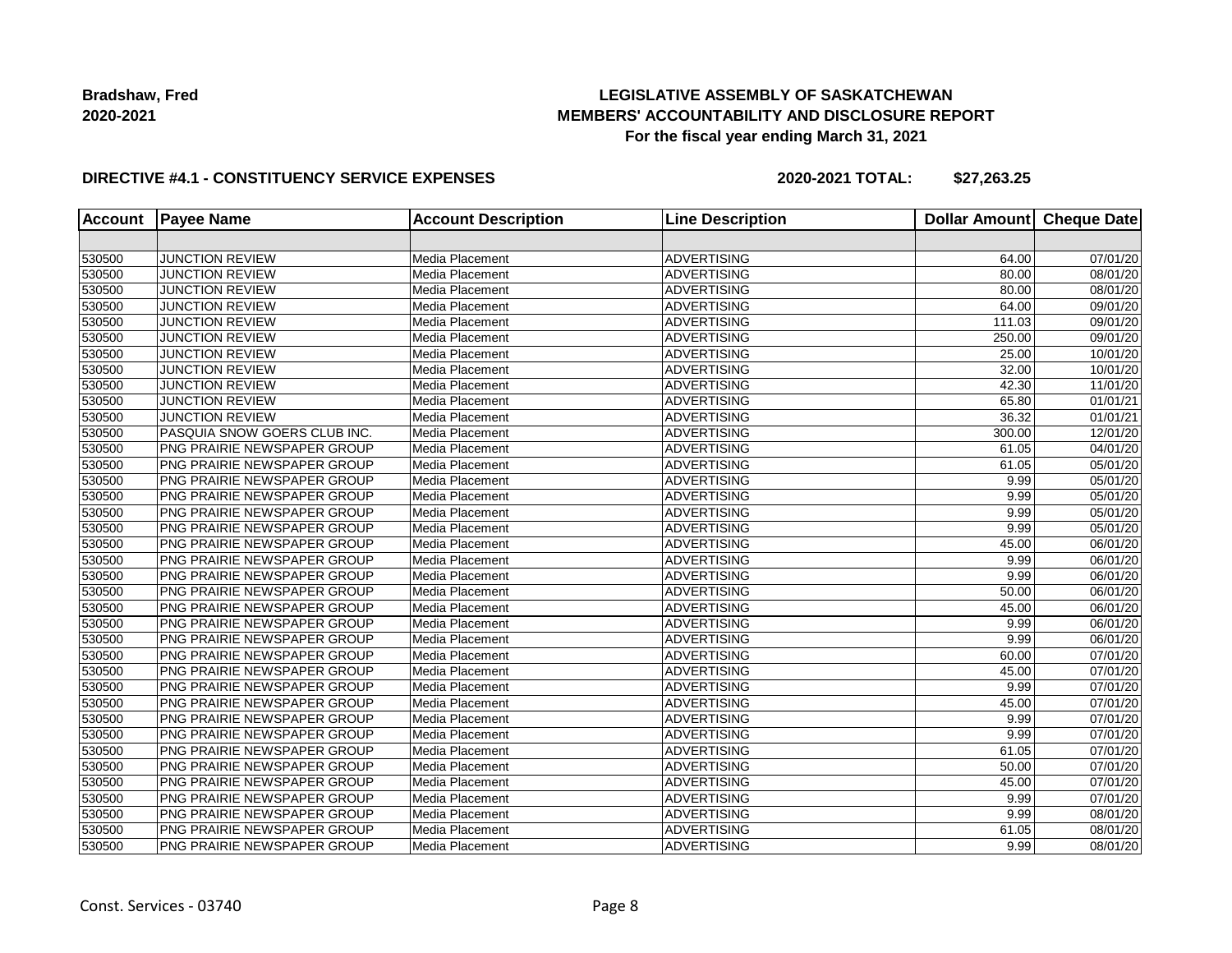## **LEGISLATIVE ASSEMBLY OF SASKATCHEWAN MEMBERS' ACCOUNTABILITY AND DISCLOSURE REPORT For the fiscal year ending March 31, 2021**

### **DIRECTIVE #4.1 - CONSTITUENCY SERVICE EXPENSES**

| <b>Account</b> | <b>Payee Name</b>                            | <b>Account Description</b>         | <b>Line Description</b>                           | <b>Dollar Amount</b> | <b>Cheque Date</b>    |
|----------------|----------------------------------------------|------------------------------------|---------------------------------------------------|----------------------|-----------------------|
|                |                                              |                                    |                                                   |                      |                       |
| 530500         | PNG PRAIRIE NEWSPAPER GROUP                  | Media Placement                    | <b>ADVERTISING</b>                                | 235.00               | 08/01/20              |
| 530500         | PNG PRAIRIE NEWSPAPER GROUP                  | Media Placement                    | <b>ADVERTISING</b>                                | 9.99                 | 08/01/20              |
| 530500         | PNG PRAIRIE NEWSPAPER GROUP                  | Media Placement                    | <b>ADVERTISING</b>                                | 9.99                 | 08/01/20              |
| 530500         | PNG PRAIRIE NEWSPAPER GROUP                  | Media Placement                    | ADVERTISING                                       | 9.99                 | $\overline{08}/01/20$ |
| 530500         | PNG PRAIRIE NEWSPAPER GROUP                  | Media Placement                    | <b>ADVERTISING</b>                                | 50.00                | 08/01/20              |
| 530500         | PNG PRAIRIE NEWSPAPER GROUP                  | Media Placement                    | <b>ADVERTISING</b>                                | 9.99                 | 08/01/20              |
| 530500         | PNG PRAIRIE NEWSPAPER GROUP                  | Media Placement                    | <b>ADVERTISING</b>                                | 9.99                 | 08/01/20              |
| 530500         | PNG PRAIRIE NEWSPAPER GROUP                  | Media Placement                    | <b>ADVERTISING</b>                                | 9.99                 | 08/01/20              |
| 530500         | PNG PRAIRIE NEWSPAPER GROUP                  | Media Placement                    | ADVERTISING                                       | 9.99                 | 08/01/20              |
| 530500         | PNG PRAIRIE NEWSPAPER GROUP                  | Media Placement                    | <b>ADVERTISING</b>                                | 61.05                | 08/01/20              |
| 530500         | PNG PRAIRIE NEWSPAPER GROUP                  | Media Placement                    | <b>ADVERTISING</b>                                | 9.99                 | 08/01/20              |
| 530500         | PNG PRAIRIE NEWSPAPER GROUP                  | Media Placement                    | <b>ADVERTISING</b>                                | 61.05                | 08/01/20              |
| 530500         | PNG PRAIRIE NEWSPAPER GROUP                  | Media Placement                    | <b>ADVERTISING</b>                                | 9.99                 | 09/01/20              |
| 530500         | PNG PRAIRIE NEWSPAPER GROUP                  | Media Placement                    | <b>ADVERTISING</b>                                | 335.00               | 09/01/20              |
| 530500         | PNG PRAIRIE NEWSPAPER GROUP                  | Media Placement                    | ADVERTISING                                       | 9.99                 | 09/01/20              |
| 530500         | PNG PRAIRIE NEWSPAPER GROUP                  | Media Placement                    | <b>ADVERTISING</b>                                | 61.05                | 09/01/20              |
| 530500         | PNG PRAIRIE NEWSPAPER GROUP                  | Media Placement                    | <b>ADVERTISING</b>                                | 9.99                 | 11/01/20              |
| 530500         | PNG PRAIRIE NEWSPAPER GROUP                  | Media Placement                    | <b>ADVERTISING</b>                                | 9.99                 | 11/01/20              |
| 530500         | PNG PRAIRIE NEWSPAPER GROUP                  | Media Placement                    | <b>ADVERTISING</b>                                | 30.00                | 01/01/21              |
| 530500         | PNG PRAIRIE NEWSPAPER GROUP                  | Media Placement                    | <b>ADVERTISING</b>                                | 60.00                | 01/01/21              |
| 530500         | POSTMEDIA NETWORK INC.                       | Media Placement                    | ADVERTISING                                       | 140.00               | 09/05/20              |
| 530500         | POSTMEDIA NETWORK INC.                       | Media Placement                    | <b>ADVERTISING</b>                                | 109.25               | 02/01/21              |
| 530500         | POSTMEDIA NETWORK INC.                       | Media Placement                    | <b>ADVERTISING</b>                                | 287.50               | 03/20/21              |
| 530500         | TISDALE SNOWMOBILE CLUB INC.                 | Media Placement                    | <b>ADVERTISING</b>                                | 350.00               | 11/01/20              |
| 530500         | TOSHIBA TEC CANADA BUSINESS<br>SOLUTIONS INC | Media Placement                    | <b>COPIER CHARGES</b>                             | 75.14                | 09/01/20              |
| 550200         | <b>JUNCTION REVIEW</b>                       | Books, Mags and Ref Materials      | <b>SUBSCRIPTION</b>                               | 130.48               | 04/01/20              |
| 555000         | BRADSHAW, FRED F.                            | Other Material and Supplies        | REIMB: OFFICE SUPPLIES                            | 5.05                 | 05/11/20              |
| 555000         | BRADSHAW, FRED F.                            | Other Material and Supplies        | <b>REIMB: OFFICE SUPPLIES</b>                     | 254.18               | 08/14/20              |
| 555000         | BRADSHAW, FRED F.                            | Other Material and Supplies        | <b>REIMB: OFFICE SUPPLIES</b>                     | 5.05                 | 09/09/20              |
| 555000         | BRADSHAW, FRED F.                            | <b>Other Material and Supplies</b> | REIMB: COMPUTER/POSTAGE/OFFICE<br><b>SUPPLIES</b> | 15.00                | 11/18/20              |
| 555000         | BRADSHAW, FRED F.                            | Other Material and Supplies        | <b>REIMB: OFFICE SUPPLIES</b>                     | 53.27                | 12/07/20              |
| 555000         | BRADSHAW, FRED F.                            | <b>Other Material and Supplies</b> | <b>REIMB: OFFICE SUPPLIES</b>                     | 4.40                 | $\overline{12}/22/20$ |
| 555000         | BRADSHAW, FRED F.                            | Other Material and Supplies        | <b>REIMB: OFFICE SUPPLIES</b>                     | 32.18                | 01/13/21              |
| 555000         | BRADSHAW, FRED F.                            | <b>Other Material and Supplies</b> | <b>REIMB: OFFICE SUPPLIES</b>                     | 79.50                | 01/27/21              |
| 555000         | MEYER, SHELLEY L                             | Other Material and Supplies        | <b>OFFICE SUPPLIES</b>                            | 168.00               | 03/23/21              |
| 564300         | <b>BRADSHAW, FRED F.</b>                     | Computer Hardware - Exp.           | <b>REIMB: WEBCAM &amp; ACCESSORIES</b>            | 125.08               | 05/12/20              |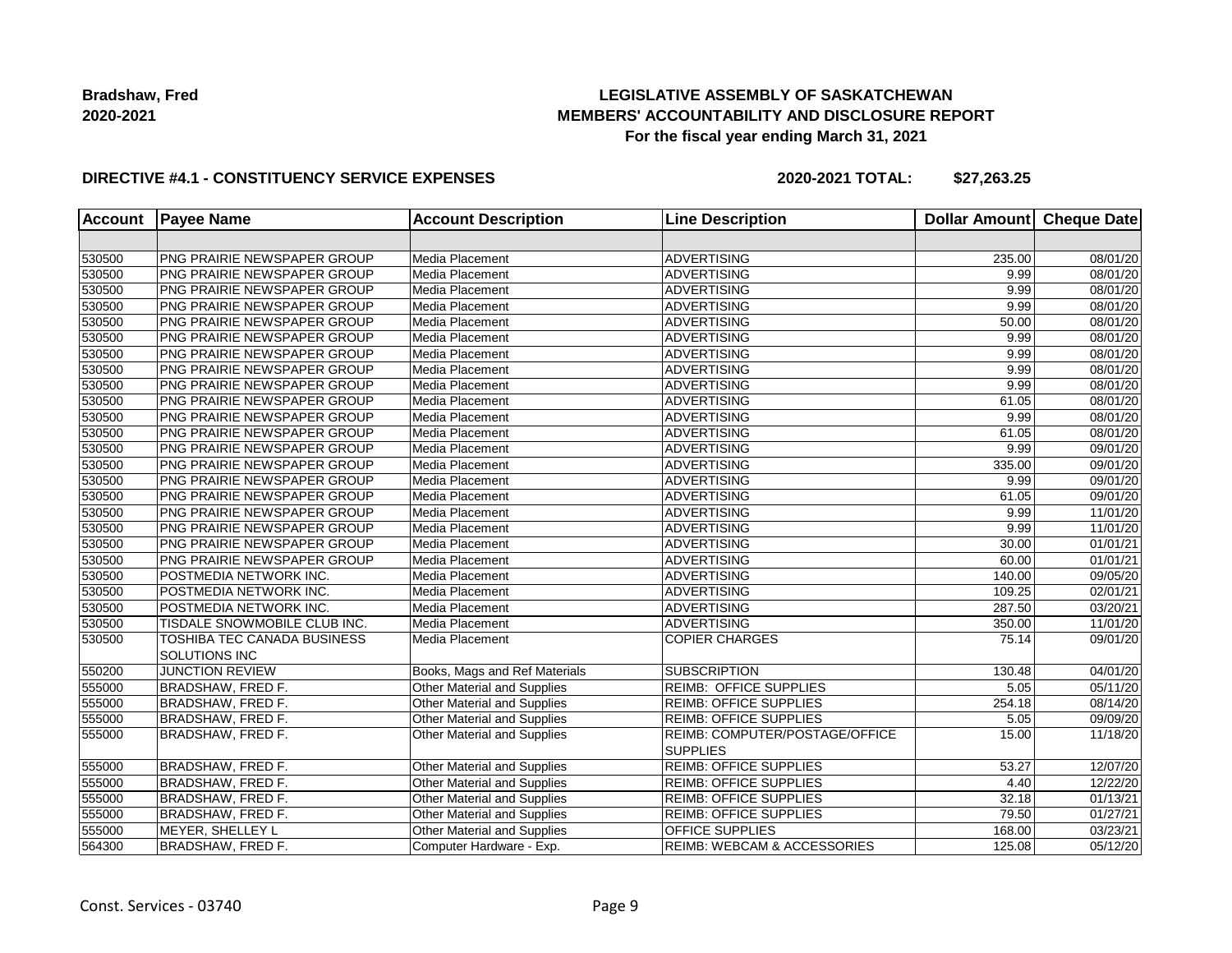## **LEGISLATIVE ASSEMBLY OF SASKATCHEWAN MEMBERS' ACCOUNTABILITY AND DISCLOSURE REPORT For the fiscal year ending March 31, 2021**

#### **DIRECTIVE #4.1 - CONSTITUENCY SERVICE EXPENSES**

| Account | <b>IPavee Name</b>        | <b>IAccount Description</b> | Line Description                                          | <b>Dollar Amountl Cheque Date</b> |          |
|---------|---------------------------|-----------------------------|-----------------------------------------------------------|-----------------------------------|----------|
|         |                           |                             |                                                           |                                   |          |
| 564300  | <b>IBRADSHAW, FRED F.</b> | Computer Hardware - Exp.    | <b>IREIMB: COMPUTER/POSTAGE/OFFICE</b><br><b>SUPPLIES</b> | 1.160.70                          | 11/18/20 |
| 564600  | <b>IBRADSHAW, FRED F.</b> | Computer Software - Exp     | <b>REIMB: SOFTWARE SUBSCRIPTION</b>                       | 200.34                            | 03/31/21 |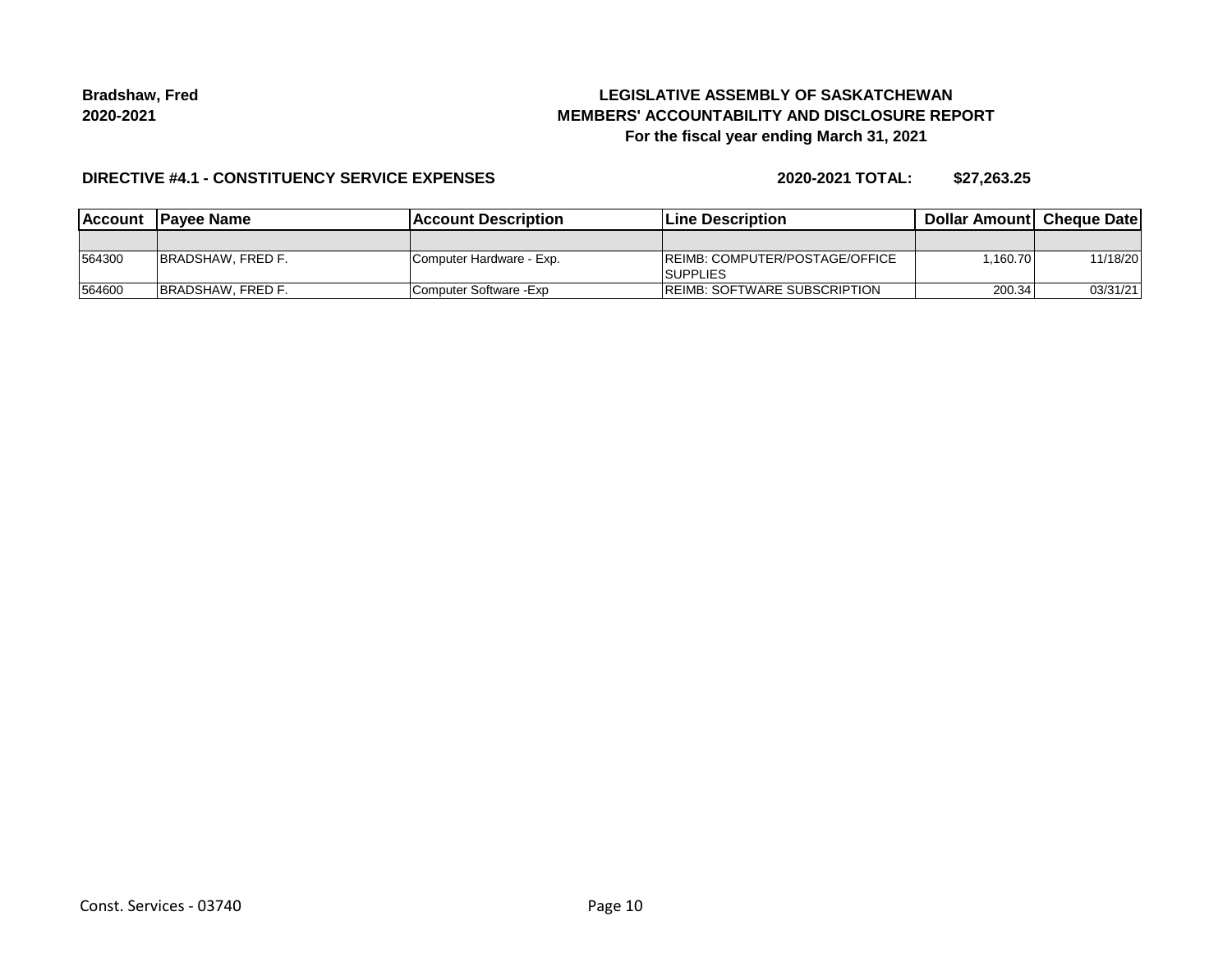## **LEGISLATIVE ASSEMBLY OF SASKATCHEWAN MEMBERS' ACCOUNTABILITY AND DISCLOSURE REPORT For the fiscal year ending March 31, 2021**

#### **DIRECTIVE #6 - CONSTITUENCY ASSISTANT EXPENSES**

**2020-2021 TOTAL: \$67,668.16**

| <b>Account</b> | <b>Payee Name</b>       | <b>Account Description</b>    | Dollar Amount Cheque Date |          |
|----------------|-------------------------|-------------------------------|---------------------------|----------|
|                |                         |                               |                           |          |
| 514300         | MEYER, SHELLEY L        | Part-Time/Permanent Part-Time | 0.00                      | 04/01/20 |
| 514300         | MEYER, SHELLEY L        | Part-Time/Permanent Part-Time | $-1,403.89$               | 04/13/20 |
| 514300         | MEYER, SHELLEY L        | Part-Time/Permanent Part-Time | 1,920.35                  | 04/14/20 |
| 514300         | MEYER, SHELLEY L        | Part-Time/Permanent Part-Time | 1,291.15                  | 05/01/20 |
| 514300         | MEYER, SHELLEY L        | Part-Time/Permanent Part-Time | 1,291.15                  | 05/13/20 |
| 514300         | MEYER, SHELLEY L        | Part-Time/Permanent Part-Time | 1,291.15                  | 05/27/20 |
| 514300         | MEYER, SHELLEY L        | Part-Time/Permanent Part-Time | 1,291.15                  | 06/10/20 |
| 514300         | <b>MEYER, SHELLEY L</b> | Part-Time/Permanent Part-Time | 1,400.06                  | 06/24/20 |
| 514300         | MEYER, SHELLEY L        | Part-Time/Permanent Part-Time | 1,569.52                  | 07/08/20 |
| 514300         | MEYER, SHELLEY L        | Part-Time/Permanent Part-Time | 2,653.24                  | 07/22/20 |
| 514300         | MEYER, SHELLEY L        | Part-Time/Permanent Part-Time | 1,307.94                  | 08/05/20 |
| 514300         | MEYER, SHELLEY L        | Part-Time/Permanent Part-Time | 1,307.94                  | 08/19/20 |
| 514300         | MEYER, SHELLEY L        | Part-Time/Permanent Part-Time | 1,307.94                  | 09/02/20 |
| 514300         | MEYER, SHELLEY L        | Part-Time/Permanent Part-Time | 1,046.35                  | 09/16/20 |
| 514300         | MEYER, SHELLEY L        | Part-Time/Permanent Part-Time | 1,307.94                  | 10/01/20 |
| 514300         | MEYER, SHELLEY L        | Part-Time/Permanent Part-Time | 3,593.21                  | 10/06/20 |
| 514300         | MEYER, SHELLEY L        | Part-Time/Permanent Part-Time | 1,569.52                  | 11/10/20 |
| 514300         | MEYER, SHELLEY L        | Part-Time/Permanent Part-Time | 1,569.52                  | 11/24/20 |
| 514300         | MEYER, SHELLEY L        | Part-Time/Permanent Part-Time | 1,307.94                  | 12/09/20 |
| 514300         | MEYER, SHELLEY L        | Part-Time/Permanent Part-Time | 1,307.94                  | 12/22/20 |
| 514300         | MEYER, SHELLEY L        | Part-Time/Permanent Part-Time | 523.17                    | 01/06/21 |
| 514300         | <b>MEYER, SHELLEY L</b> | Part-Time/Permanent Part-Time | 1,307.94                  | 01/20/21 |
| 514300         | MEYER, SHELLEY L        | Part-Time/Permanent Part-Time | 2,615.87                  | 02/03/21 |
| 514300         | MEYER, SHELLEY L        | Part-Time/Permanent Part-Time | 1,569.52                  | 02/17/21 |
| 514300         | MEYER, SHELLEY L        | Part-Time/Permanent Part-Time | 1,046.35                  | 03/03/21 |
| 514300         | MEYER, SHELLEY L        | Part-Time/Permanent Part-Time | 1,307.94                  | 03/17/21 |
| 514300         | MEYER, SHELLEY L        | Part-Time/Permanent Part-Time | 1,307.94                  | 03/30/21 |
| 514300         | MEYER, SHELLEY L        | Part-Time/Permanent Part-Time | 3,013.25                  | 04/09/21 |
| 514300         | WARNER, CINDY L         | Part-Time/Permanent Part-Time | 0.00                      | 04/01/20 |
| 514300         | WARNER, CINDY L         | Part-Time/Permanent Part-Time | $-507.33$                 | 04/13/20 |
| 514300         | WARNER, CINDY L         | Part-Time/Permanent Part-Time | 1,477.61                  | 04/14/20 |
| 514300         | WARNER, CINDY L         | Part-Time/Permanent Part-Time | 970.28                    | 05/01/20 |
| 514300         | WARNER, CINDY L         | Part-Time/Permanent Part-Time | 970.28                    | 05/13/20 |
| 514300         | WARNER, CINDY L         | Part-Time/Permanent Part-Time | 776.23                    | 05/27/20 |
| 514300         | WARNER, CINDY L         | Part-Time/Permanent Part-Time | 970.28                    | 06/10/20 |
| 514300         | WARNER, CINDY L         | Part-Time/Permanent Part-Time | 1,050.07                  | 06/24/20 |
| 514300         | WARNER, CINDY L         | Part-Time/Permanent Part-Time | 982.90                    | 07/08/20 |
| 514300         | WARNER, CINDY L         | Part-Time/Permanent Part-Time | 982.90                    | 07/22/20 |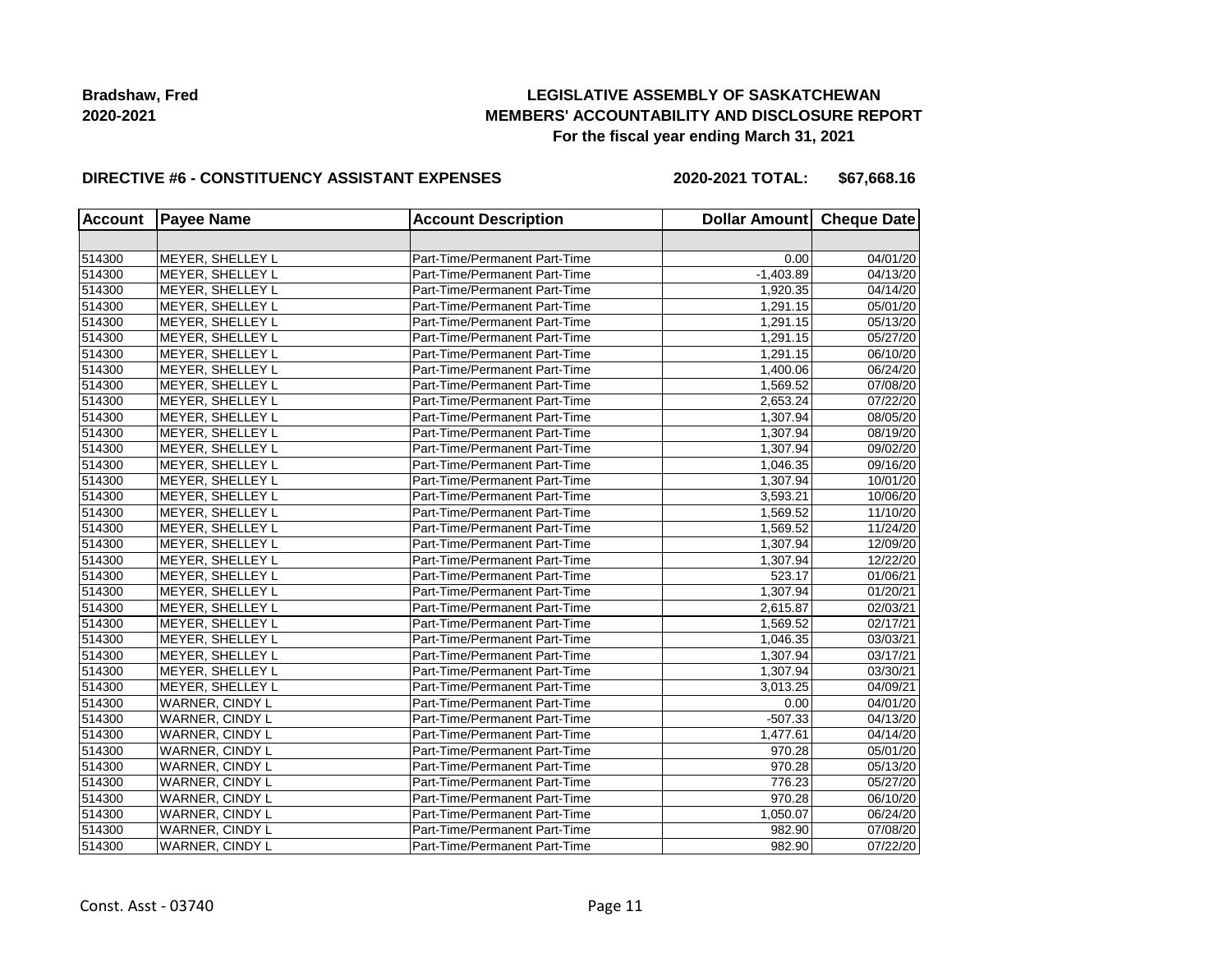## **LEGISLATIVE ASSEMBLY OF SASKATCHEWAN MEMBERS' ACCOUNTABILITY AND DISCLOSURE REPORT For the fiscal year ending March 31, 2021**

#### **DIRECTIVE #6 - CONSTITUENCY ASSISTANT EXPENSES**

**2020-2021 TOTAL: \$67,668.16**

| <b>Account</b><br><b>Payee Name</b> |                        | <b>Account Description</b>                       | Dollar Amount | <b>Cheque Date</b> |
|-------------------------------------|------------------------|--------------------------------------------------|---------------|--------------------|
|                                     |                        |                                                  |               |                    |
| 514300                              | <b>WARNER, CINDY L</b> | Part-Time/Permanent Part-Time                    | 1,769.21      | 08/05/20           |
| 514300                              | WARNER, CINDY L        | Part-Time/Permanent Part-Time                    | 1,179.48      | 08/19/20           |
| 514300                              | <b>WARNER, CINDY L</b> | Part-Time/Permanent Part-Time                    | 982.90        | 09/02/20           |
| 514300                              | WARNER, CINDY L        | Part-Time/Permanent Part-Time                    | 1,179.48      | 09/16/20           |
| 514300                              | <b>WARNER, CINDY L</b> | Part-Time/Permanent Part-Time                    | 1,179.48      | 10/01/20           |
| 514300                              | WARNER, CINDY L        | Part-Time/Permanent Part-Time                    | 2,238.00      | 10/06/20           |
| 514300                              | <b>WARNER, CINDY L</b> | Part-Time/Permanent Part-Time                    | 982.90        | 11/10/20           |
| 514300                              | WARNER, CINDY L        | Part-Time/Permanent Part-Time                    | 786.32        | 11/24/20           |
| 514300                              | WARNER, CINDY L        | Part-Time/Permanent Part-Time                    | 982.90        | 12/09/20           |
| 514300                              | WARNER, CINDY L        | Part-Time/Permanent Part-Time                    | 982.90        | 12/22/20           |
| 514300                              | WARNER, CINDY L        | Part-Time/Permanent Part-Time                    | 589.73        | 01/06/21           |
| 514300                              | WARNER, CINDY L        | Part-Time/Permanent Part-Time                    | 982.90        | 01/20/21           |
| 514300                              | WARNER, CINDY L        | Part-Time/Permanent Part-Time                    | 982.90        | 02/03/21           |
| 514300                              | WARNER, CINDY L        | Part-Time/Permanent Part-Time                    | 982.90        | 02/17/21           |
| 514300                              | WARNER, CINDY L        | Part-Time/Permanent Part-Time                    | 1,179.48      | 03/03/21           |
| 514300                              | WARNER, CINDY L        | Part-Time/Permanent Part-Time                    | 1,179.48      | 03/17/21           |
| 514300                              | WARNER, CINDY L        | Part-Time/Permanent Part-Time                    | 982.90        | 03/30/21           |
| 514300                              | WARNER, CINDY L        | Part-Time/Permanent Part-Time                    | 1,197.10      | 04/09/21           |
| 519900                              | None (Default)         | Change in Y/E Accrued Empl Leave                 | $-2,452.08$   | 04/20/20           |
|                                     |                        | Entitlements                                     |               |                    |
| 519900                              | None (Default)         | Change in Y/E Accrued Empl Leave<br>Entitlements | 2,483.96      | 04/14/21           |